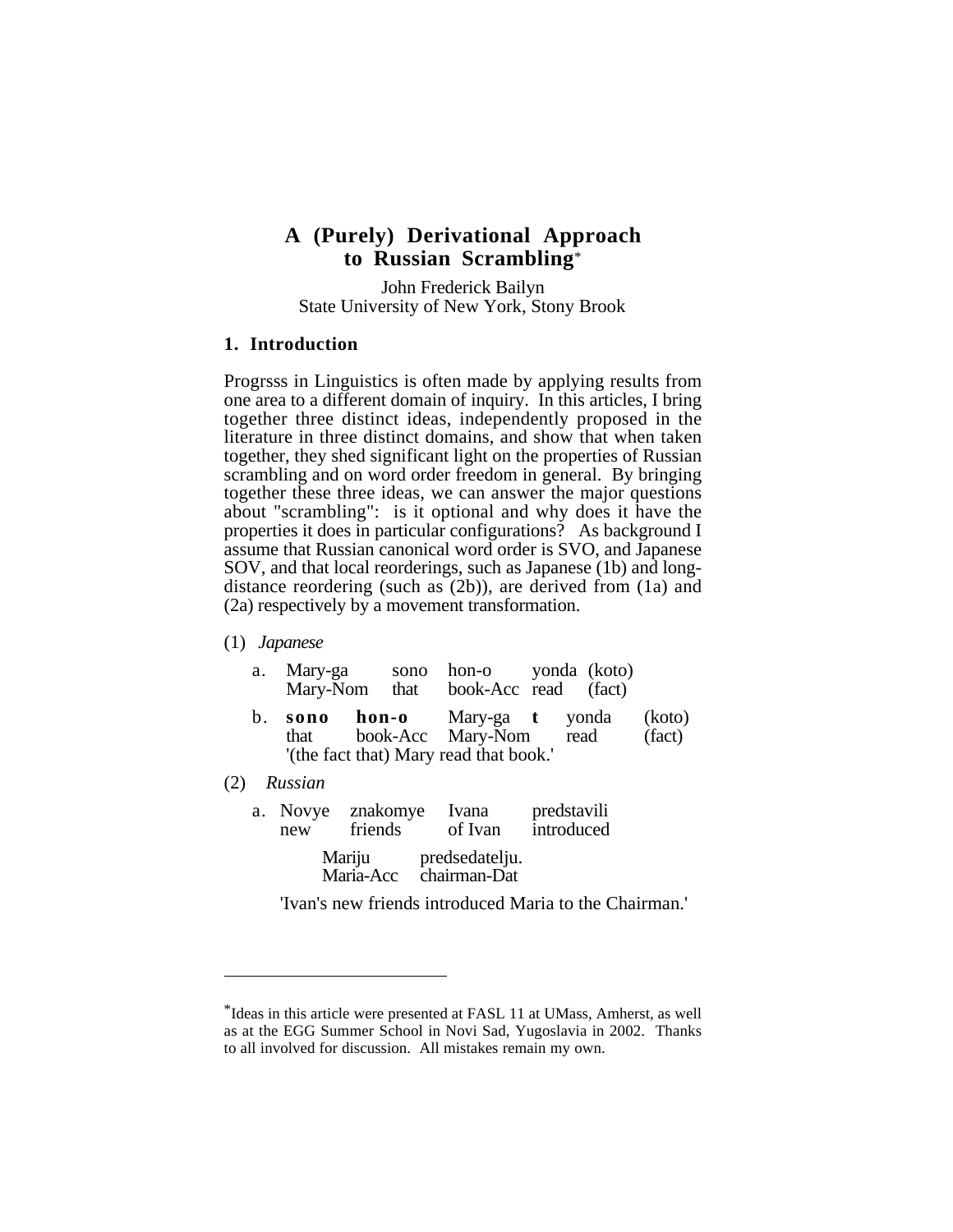| b. Mariju                     | predstavili novye znakomye Ivana<br>Maria-Acc introduced new friends of Ivan |  |  |
|-------------------------------|------------------------------------------------------------------------------|--|--|
| predsedatelju<br>chairman-Dat |                                                                              |  |  |
|                               |                                                                              |  |  |

'Maria was introduced to the chairman by Ivan's new friends'

Here are the three ideas: First, local scrambling always occurs to satisfy the Extended Projection Principle (EPP), in the particular sense of the EPP being an overtness condition on SpecIP.1 This EPP idea is worked out for Japanese object scrambling by Miyagawa (1997, 2001) as well as for certain word order patterns in Russian by Babyonyshev (1996), Lavine & Freidin (2001) and in more general form as Generalized Inversion (Bailyn forthcoming, a), summarized below.

The second idea: Long-distance scrambling is (always) discourse-driven. This is explicit in Junghanns & Zybatow 1997, Miyagawa 1997, Zubizarreta 1998, Kidwai 2000, Bailyn 2001a,b and tacitly assumed in much other work. It is often assumed to be adjunction to IP, as in Kidwai 2000, but can also be done as movement to the Spec of a high functional category. I will use the adjunction analysis, although nothing crucial hinges on the choice for current purposes.

The third idea is the Epstinian et al. notion of a purely derivational system where (all) conditions on linguistic expressions apply derivationally. This framework is laid out in Epstein et al 1998, Kitahara 1997 and developed for Japanese scrambling by Saito (2001) and Kitahara (2002). The subcomponent relevant to our discussion is straightforward - interpretation happens cyclically, through "multiple spell-out", where partial linguistic expressions are sent off to the interfaces piece by piece, presumably in phases.

I propose allowing for "feature-splitting", in the spirit of Saito 2001, whereby only the formal features attracted by a particular head move (or are retained, under a copy theory), the others remain behind (or are deleted, under a copy theory). Armed with a derivational binding theory and the notion of feature-splitting, we will be able to eliminate the notions of A

<sup>&</sup>lt;sup>1</sup>I will not discuss VP-internal scrambling, although it seems the approach extends easily to those cases as well.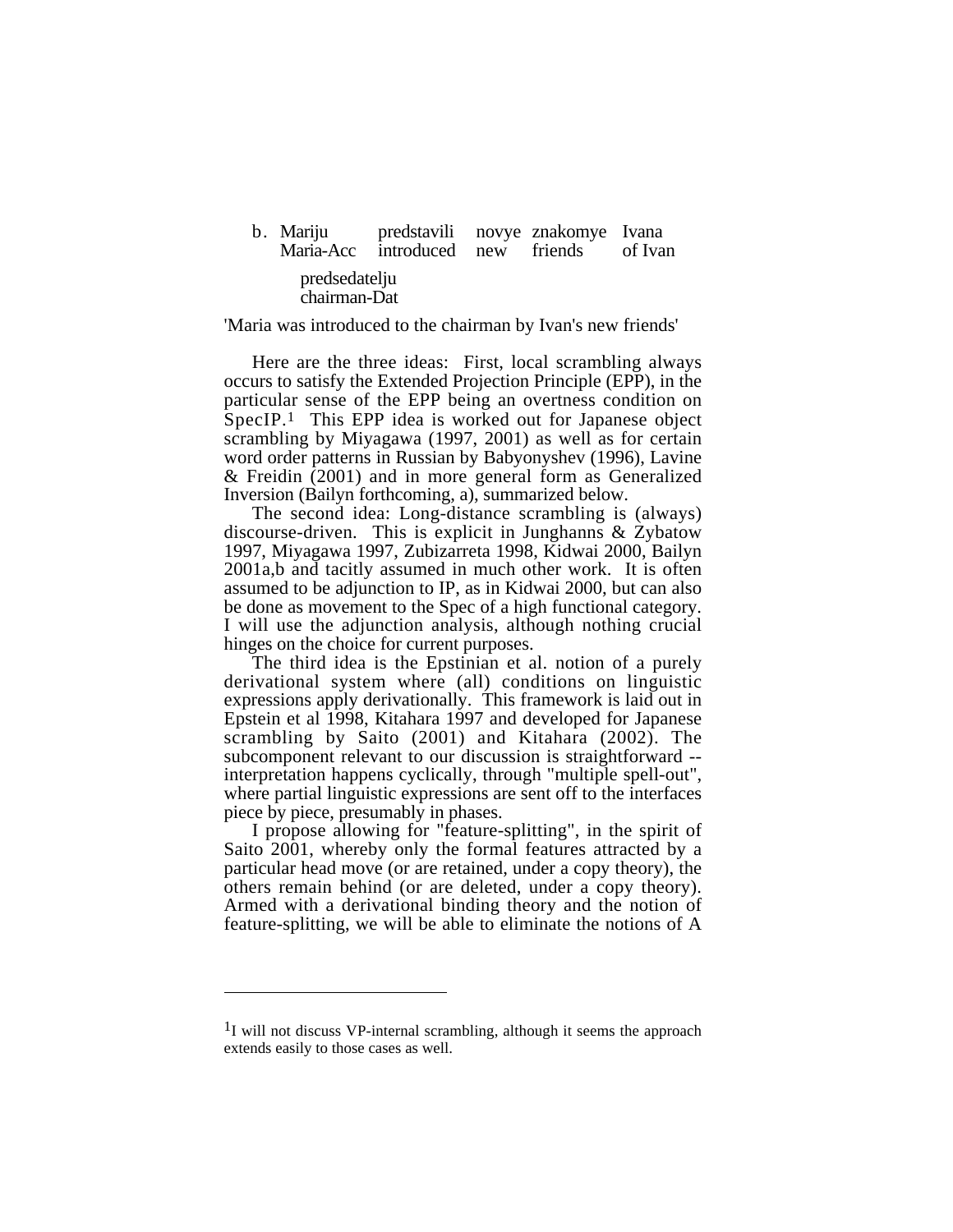and A'-positions, as well as the need for a distinct process of reconstruction.

# **2. Are The Two Kinds of Scrambling Related?**

That there are scrambling processes with two distinct sets of properties has been claimed in the syntactic literature since at least Webelhuth 1989 and Mahajan 1991 and for various scrambling languages -- Japanese, German, Hindi and others.<sup>2</sup>

# *2.1 Long Distance Scrambling as A'-movement*

All instances of long-distance scrambling (from an embedded clause to a higher clause), show A' properties. In particular, they do not change binding relations, as shown by the identical interpretations of (3a) and (3b).3

(3) No binding effects ("radical" or "total" reconstruction)

|  | want                | a. Ja xoču, čtoby studenty <sub>i</sub> pročitali<br>that students read |  |
|--|---------------------|-------------------------------------------------------------------------|--|
|  | [knigi<br>books-Acc | $drug \quad o \quad druge_i$<br>about each other                        |  |

'I want the students to read the books about each other.'

<sup>2</sup>Some authors have attempted to eliminate recourse to two kinds of Scrambling; Kidwai (2000) and Müller & Sternefeld (1993) claim that Scrambling, at least on the IP-level, is always an A'-process. However the evidence for A-properties is strong, see Grewendorf & Sabel 1998 among others. I assume the distinctions are relevant and need to be accounted for.

 $3A'$ -movement includes adjunction to a maximal projection (here IP) or movement into the Specifier of a high functional category -- one which does not bear any directly lexically-related (L-related) features. Thus IP-adjoined position and SpecCP are A' positions, being un-L-related, whereas Spec-IP is L-related, since INFL in an extension of V and verbally-related features reside there, whether they have morphological instantiation or not.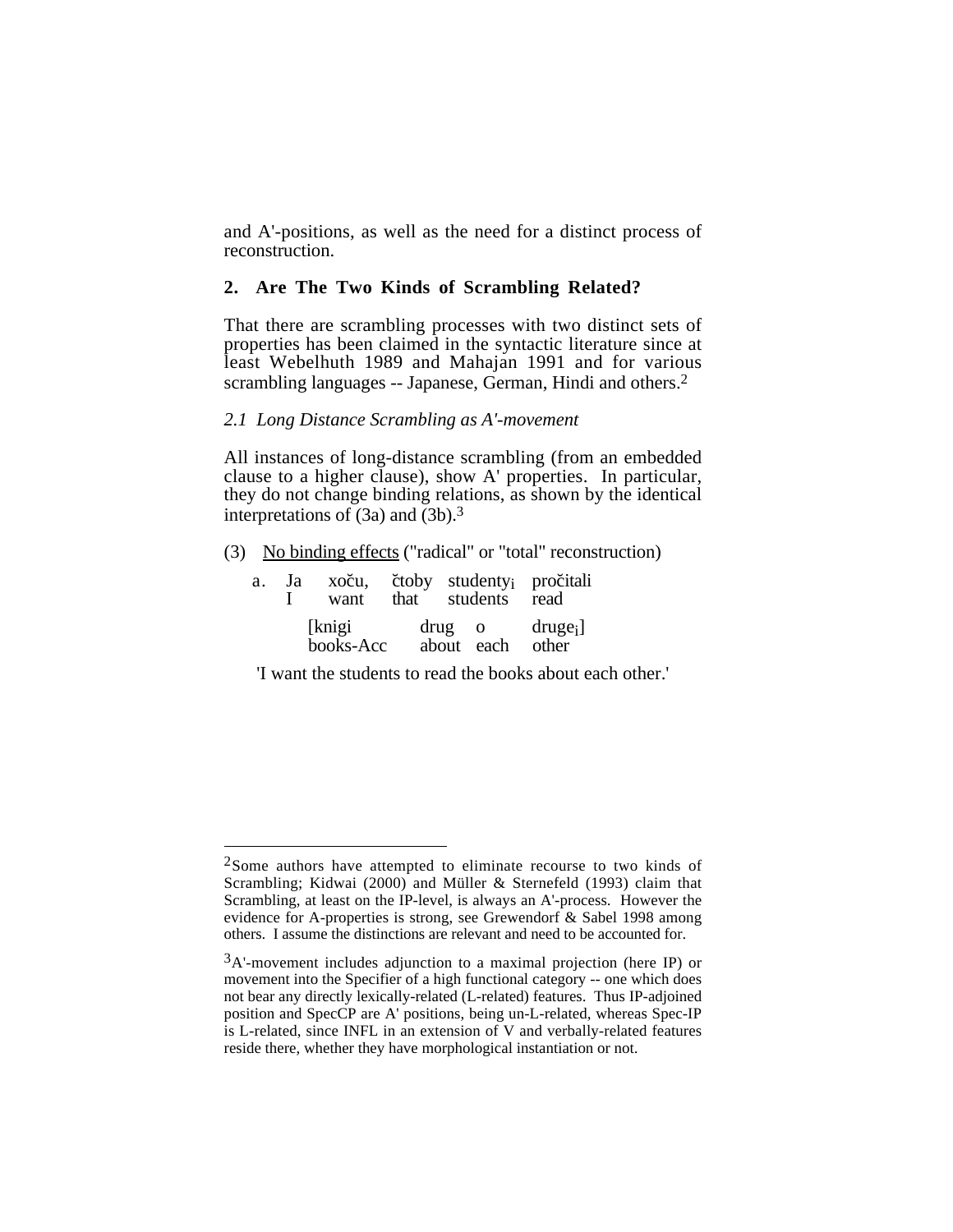| b. |               | [Knigi drug o druge <sub>i</sub> ] <sub>k</sub> ja xoču, čtoby<br>books about each other I want that |  |  |
|----|---------------|------------------------------------------------------------------------------------------------------|--|--|
|    | students read | studenty <sub>i</sub> pročitali t <sub>k</sub>                                                       |  |  |

'The books about each other, I want the students to read.'

Further, A'-scrambling causes weak crossover violations, as in (4b), where the effect of scrambling the object over a coreferent pronoun is the same as instances of Quantifier Raising (4a):

(4) Weak Crossover

| a. |  |                                                      | *Ja xoču, čtoby ee sobaka poljubila          |  |
|----|--|------------------------------------------------------|----------------------------------------------|--|
|    |  |                                                      | I want that [its <sub>i</sub> dog]-NOM loves |  |
|    |  | každuju devočku<br>$[every \quad girl]_i$ -ACC $t_i$ |                                              |  |
|    |  |                                                      | *'I want her dog to love every girl.'        |  |

| b. *Každuju devočku |                                                                                                                                                                                                                                                                                                   | ja xoču, čtoby |  |
|---------------------|---------------------------------------------------------------------------------------------------------------------------------------------------------------------------------------------------------------------------------------------------------------------------------------------------|----------------|--|
| [every]             | $\left[\frac{1}{2}$ and $\frac{1}{2}$ and $\frac{1}{2}$ and $\frac{1}{2}$ and $\frac{1}{2}$ and $\frac{1}{2}$ and $\frac{1}{2}$ and $\frac{1}{2}$ and $\frac{1}{2}$ and $\frac{1}{2}$ and $\frac{1}{2}$ and $\frac{1}{2}$ and $\frac{1}{2}$ and $\frac{1}{2}$ and $\frac{1}{2}$ and $\frac{1}{2}$ | I want that    |  |
| ee                  | sobaka poljubila                                                                                                                                                                                                                                                                                  |                |  |
| lits <sub>i</sub>   | $\log$ -NOM loves $t_i$                                                                                                                                                                                                                                                                           |                |  |

\*'I want her dog to love every girl.'

Finally, such constructions parallel WH-movement with respect to constraints like the coordinate structure constraint, subjacency and so on. Thus in (5) we see that neither WH-movement nor scrambling is possible out of a coordinate structure:

- (5) The Coordinate Structure Constraint: (German)
	- a. \*Wen<sub>i</sub> hat jemand [t<sub>i</sub> und Maria] angemeldet whom-Acc has somebody and Maria registered \*'Who did somebody register and Maria?'

| $b.$ * weil<br>because | Hans       | <b>Hans</b> | jemand<br>somebody                    |            |
|------------------------|------------|-------------|---------------------------------------|------------|
| $\mathbf{t}_i$         | und<br>and |             | Maria] angemeldet<br>Maria registered | hat<br>has |

\*'because Hans somebody has registered and Maria'

Similarly, we see in (6) that both processes are constrained by islands: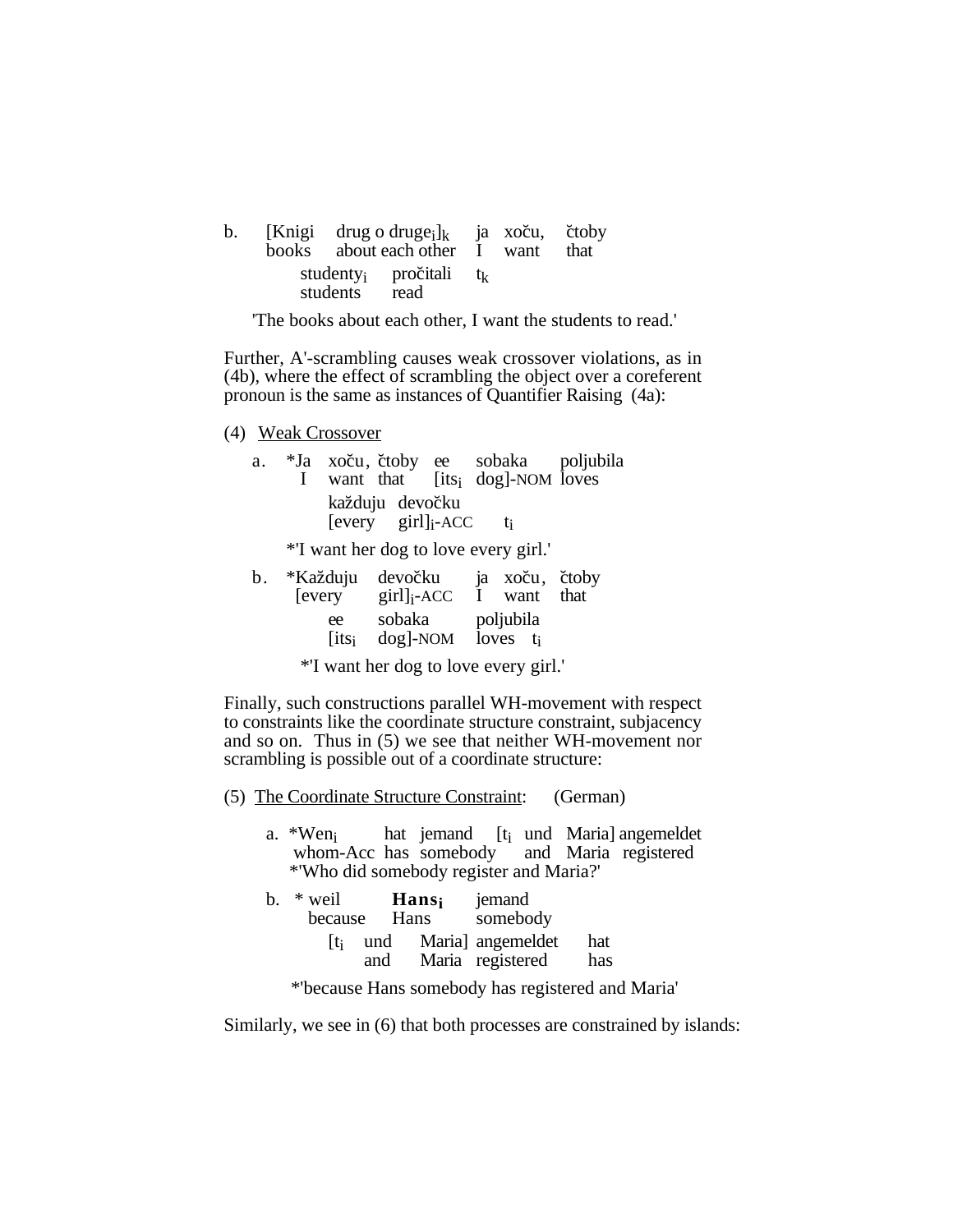- (6) Subjacency
	- a. \*Kogo<sub>i</sub> ty pozvonil agentu kotoryj ljubit ?<br>Whom-ACC you phone spy-DAT who loves you phone 'Whom did you phone a spy who loves?'
	- b. \***Borisa**i ty pozvonil agentu kotoryj ljubit **ti** ! Boris-ACC you phone 'It's BORIS you phoned a spy who loves!'

It is clear, then, that Long Distance scrambling in Russian patterns with its counterpart in Japanese (Saito 1992, Grewendorf & Sabel 1998 among many others) and that it thereby constitues a movement process of a similar kind.

# *2.2 Local (IP-)Scrambling as A-movement*

Local instances of scrambling, on the other hand, show Aproperties. Thus in (7) we see Saito's examples of local scrambling changing binding relations in Japanese (the fronted object in (7b) can bind an anaphor embedded in the subject), and in (8a) Webelhuth's example of the lack of WCO effects in German local scrambling, as in English raising in (8b), (compared with a standard violation in (8c)):

- (7) a. \* Otgai-no sensei-ga karera-o<sub>i</sub> hihansita<br>each other-Gen teacher-Nom they-Acc criticized each other-Gen teacher-Nom they-Acc \*'Each otheri's teachers criticized themi'
	- b. **Karera-o**<sub>i</sub> [otgai-no sensei]-ga t<sub>i</sub> hihansita<br>they-Acc each other-Gen teacher-Nom criticized each other-Gen teacher-Nom criticized 'Themi, each otheri's teachers criticized'
- (8) a. weil **jeden** [seine<sub>i</sub> Mutter] t<sub>i</sub> mag<br>because each-Acc his mother-Nom likes because each-Acc his 'because each one his mother likes ...'
	- b. John<sub>i</sub> seems to his<sub>i</sub> father [ $t_i$  to be intelligent] c. \*Who<sub>i</sub> does it seem to hisi father that Mary lik
	- \*Who<sub>i</sub> does it seem to his<sub>i</sub> father that Mary likes t<sub>i</sub>?

So let us take that is established that some instances of scrambling have A' properties and some have A-properties, and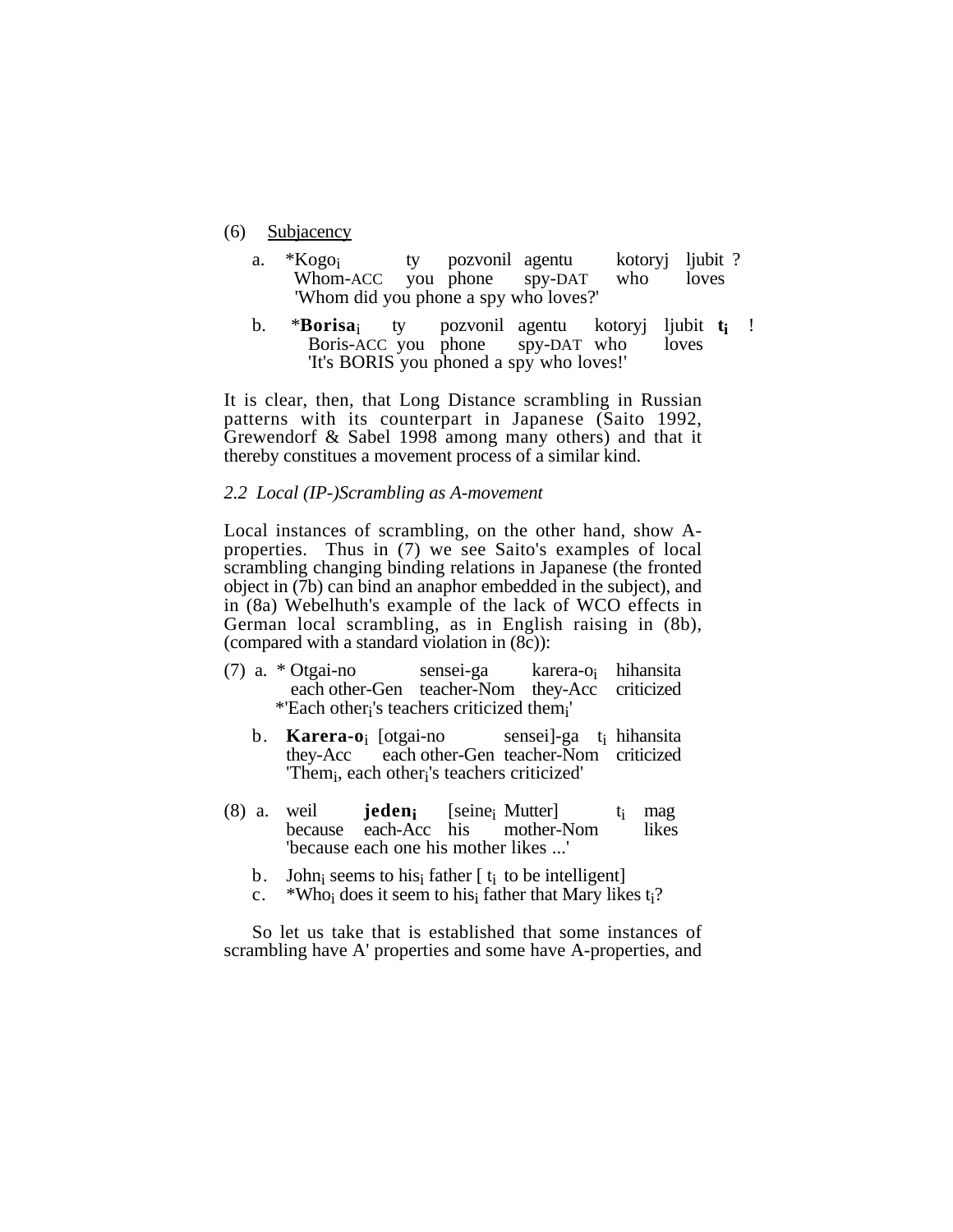that this correlates with landing site and distance covered.4 This allows us to investigate their motivations separately and leads to interesting results.

#### *2.3 Distinguishing the Two Scrambling Types*

But why should scrambling be both? Various speculative answers have appeared. Perhaps IP-adjoined position truly has characteristics of both (a view suggested by Webelhuth 1989 and Chomsky 1995, but without much discussion). A somewhat more articulated answer is given by Mahajan (1991) -- both sets of properties can be found with scrambling because there are two kinds of landing sites for scrambling -- adjunction to IP (producing A' properties) and substitution into an L-related Specifier position, producing A-properties. If so, then mechanically speaking A' scrambling is like (English) topicalization and A-scrambling is like raising to subject. Let us assume this to be descriptively accurate, as appears valid.

Then why are the two even considered one process? Why are they both called "scrambling"? What do they have in common? And conversely, why aren't other processes that share their properties called "scrambling"? Why isn't German topicalization (of the pre-V2 initial element) (usually) not considered A' scrambling? Or Hungarian overt quantifier raising? Or English topicalization? And why isn't passivization or raising to subject called A-scrambling? Or Locative Inversion? Either the processes are defined by their *characteristics*, their *properties*, in which case the two kinds should be grouped separately, each with its natural compatriots, or something else unites them.

It seems to me that the reasons A' and A-scrambling have been confounded are the following: first, they both appear to be optional. Second, they involve no morphological changes. So what unites them is that they are not affix-driven movements; they are the exact opposite of the morpholexical processes described in Leonard Babby's work (e.g. Babby forthcoming), whereby a morpho-lexical affixation process changes something about the argument structure of a lexical argument and the syntactic results follow. With scrambling, the case endings and

<sup>4</sup>Again, I will not discuss VP-internal scrambling in this article, but assume, following Grewendorf & Sabel (1998) and others, that it is related to Object Shift and is also an instance of A-movement.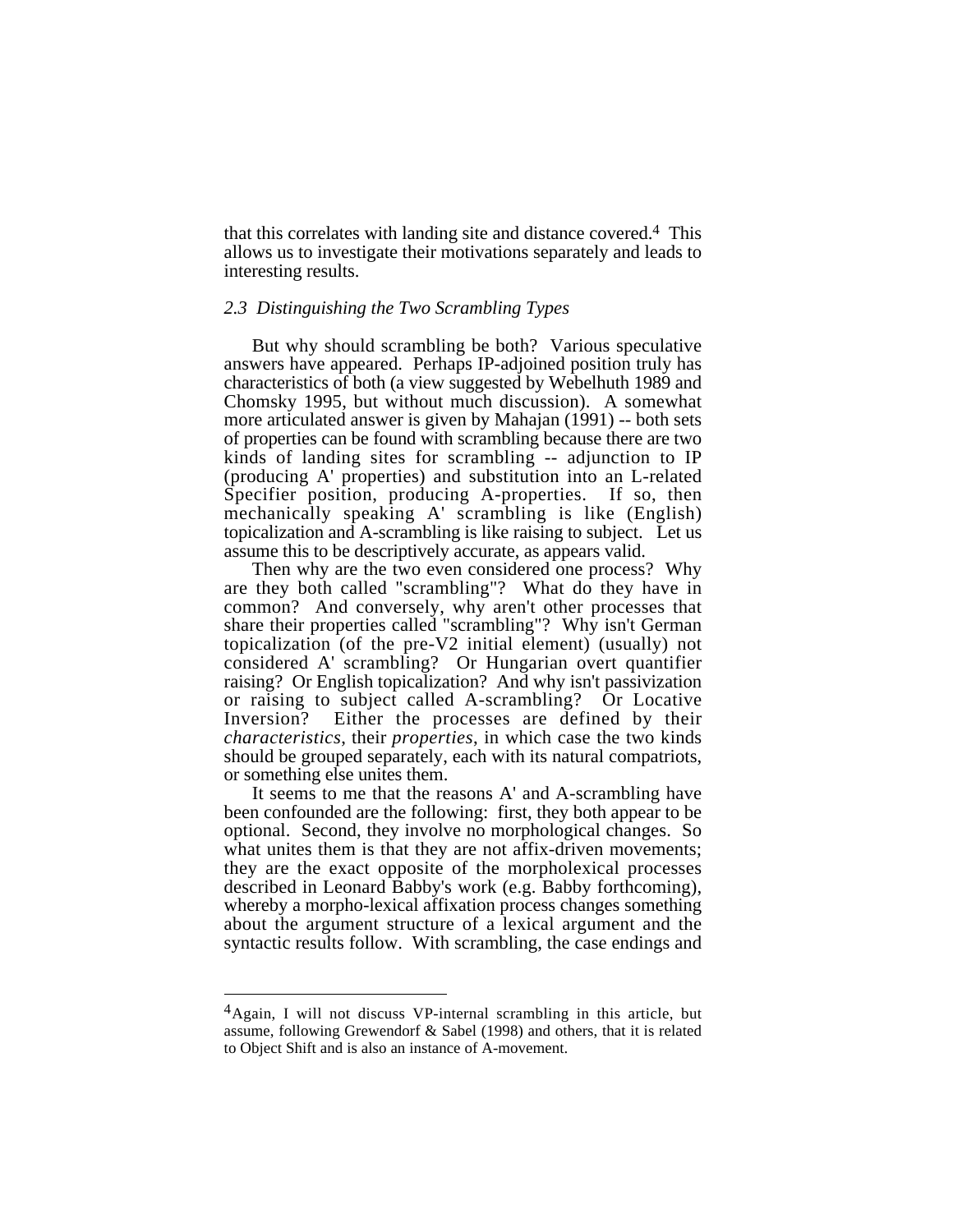verbal morphology are the same in the scrambled and nonscrambled order. And thus on most strong lexicalist approaches, the numerations underlying two sentences related by scrambling are the same, and therefore the scrambled derivation appears fully optional, something that has led linguists to consider the process purely stylistic, or purely phonological, or to change their theory of optionality.5

I propose ignoring here the fact that neither kind of scrambling is affix-driven, and treating them separately, one as an instance of EPP-driven substitution into SpecIP and the other as discourse-driven movement to the far-left of the clause. We can then see how the derivational approach allows their interpretive properties to be explained derivationally rather than stipulated by simply labeling one process A'-scrambling and the other A-scrambling.

#### **3. The Syntax of A-Scrambling: IP-Inversion**

Let's turn first to Inversion type scrambling. A lot of recent work converges on the idea that local scrambling is featuredriven, in the sense of Chomsky (1995). Thus Miyagawa (1997, 2001) argues that local object scrambling in Japanese is driven by the EPP (see (9)).

- (9) *Local scrambling as EPP* (Miyagawa 1997, 2001):
	- a. A-Scrambling is driven by the EPP
	- b. Languages that have V-to-T and morphological case marking allow EPP-driven scrambling of the object

<sup>5</sup>One approach is the Saito and Fukui (1998) idea that purely optional leftward movement processes (like scrambling) are free for right-headed languages (Japanese) but unavailable for left-headed languages (English) (which fails for Slavic scrambling) and another the Bošković and Takahashi (1998) idea that scrambling is a base-generated option with obligatory LF lowering, in effect eliminating the optionality of the movement involved. However the lowering account requires the controversial assumption that theta-roles are features whose strength is parameterized, allowing "late theta checking" in Japanese-type languages and also requires deletion of the basegenerated trace in scrambled position, rendering the movement possible under the Proper Binding Condition but also predicting it to be unrestricted by any movement constraints, which leads to incorrect predictions for the Slavic data, and for Japanese (see Bailyn 2001a). Arguments against the Saito/Fukui approach are presented by Stjepanovic (1999).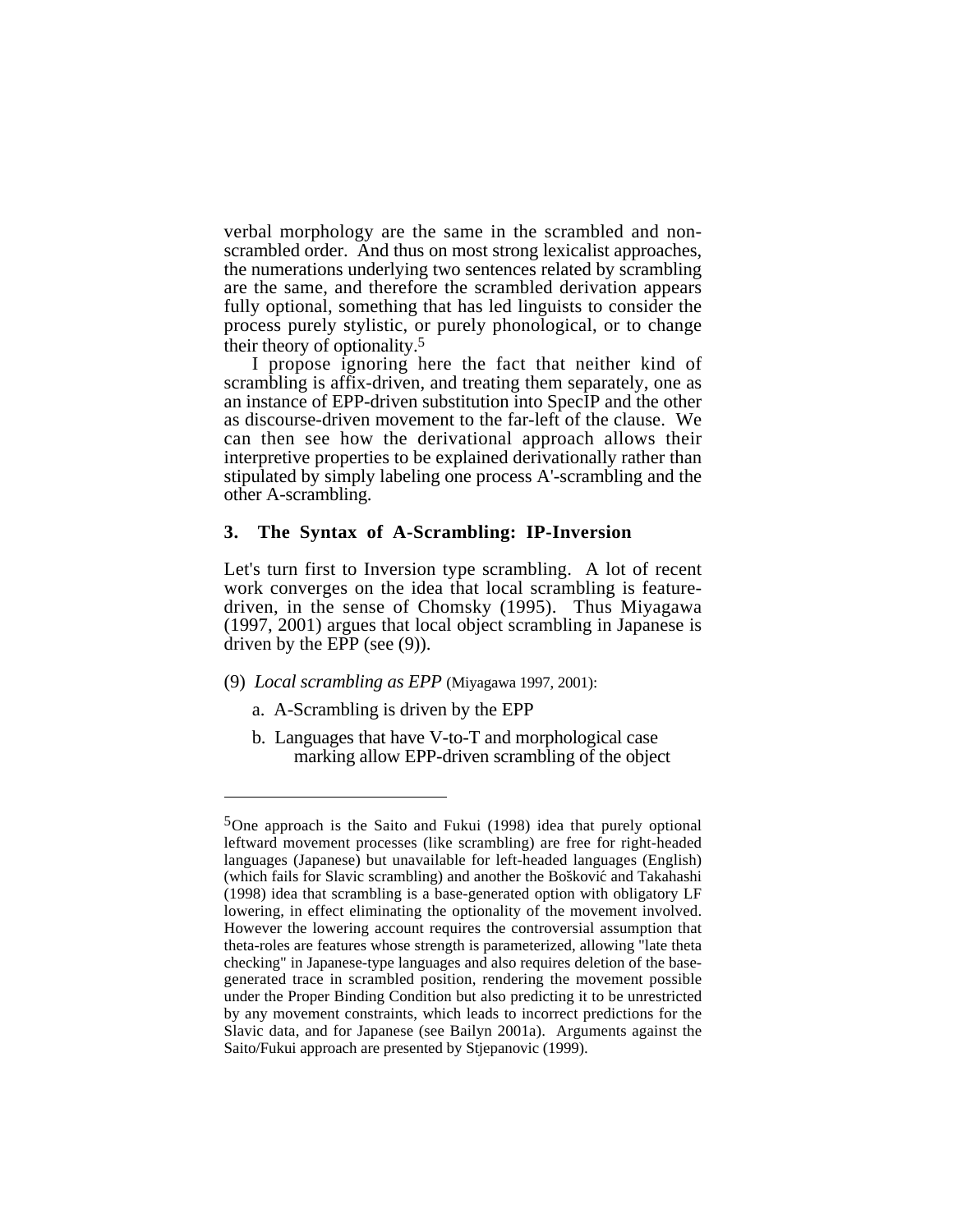At the same time various non-canonical word order constructions have been analyzed as EPP-driven -- Locative Inversion in English by Collins (1997) and in Russian by Babyonyshev (1996), so-called Subject-Object reversal in Kirundi by Ndariragije (1999), as well as Adversity Impersonals in Russian by Lavine & Freidin (2001):

- (10) Down the hill rolled John. (Collins 1997 EPP acct of Loc Inv)
- (11) (Kirundi) (Ndayiragije (1999) -- EPP acct of "Subj-Obj Reversal")

Amatá y-á-ra-nyôye abâna. O-V-S  $3s$ -PST-drink:PERF 'CHILDREN drank milk'

(12) (Russian) Lavine/Freidin (2001)--EPP acct of Adversity Impersonals

Soldata ranilo pulej soldier-Acc wounded bullet-Instr 'The soldier was wounded by a bullet.'

In Bailyn (2001b, forthcoming a) I propose extending the EPP analysis to a wide range of Russian constructions and uniting them as instances of "Generalized Inversion". These include the Adversity Impersonals in (14), traditional Locative Inversion, other PP inversion constructions, Dative experiences, other kinds of impersonal sentences and Object Verb Subject sentences. These are illustrated in  $(12-20)$ .

Locative Inversion (LI): (Babyonyshev (1996))

- (13) a. V klasse pojavilsja noven'kij PP-V-S appeared new (one) 'A new boy appeared in class.'
	- b. Na posadočnuju polosu prizemlilsja samolet. onto --------runway---------- landed airplane 'An airplane landed on the runway.'

PP Inversion

- (14) a. U menja est' vopros. PP-V-S at me is question-Nom 'I have a question.'
	- b. U nas rodilas' dočka PP-V-S<br>at us was born daughter-Nom at us was born daughter-Nom 'A daughter was born to us.'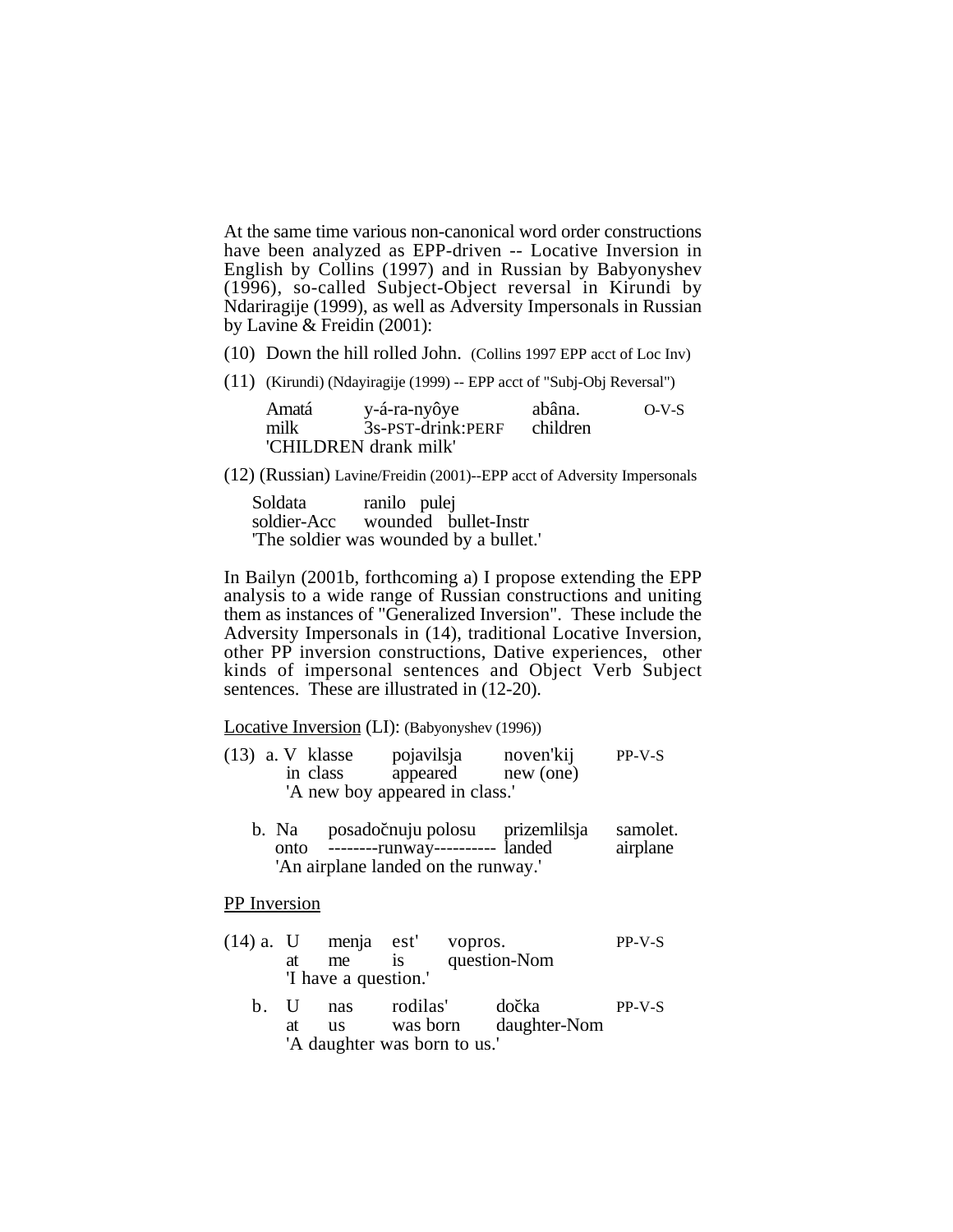Dative experiencers

| $(15)$ a. Sase |                         | nravjatsja | deti         |
|----------------|-------------------------|------------|--------------|
|                | Sasha-Dat               | likes-pl   | children-Nom |
|                | 'Sasha likes children.' |            |              |

b. Soldatam vidna doroga<br>soldiers-Dat visible-fem sg road-No visible-fem sg road-Nom-f-sg 'The soldiers can see the road.'

"Bad health" verbs (Preslar 1998)

| (16) | Menja  | tošnit ot                    | ryby | $O-V-PP$ |
|------|--------|------------------------------|------|----------|
|      | me-Acc | nauseates from fish          |      |          |
|      |        | 'I feel sick from the fish.' |      |          |
| OVS: |        |                              |      |          |
| (17) |        | Étu knigu citaet Ivan        |      | $O-V-S$  |
|      |        | [this book]-Acc reads Ivan   |      |          |
|      |        | 'Ivan is reading this book.' |      |          |

The Generalized Inversion analysis is schematized in (18a):

(18) a. Schema of Generalized Inversion (IP-level):



b. Characteristics of IP-Inversion: --non-Nominative XP in SpecIP --V precedes subject --differs from (standard) Topicalization (IP-adjunction)

All the constructions have the properties listed in (18b) and are analyzed as resulting from EPP-driven movement into SpecIP, accompanied by V-raising over the Nominative subject (if there is one), yielding the basic order O-V-S / PP-V-S / Dat-V-Nom.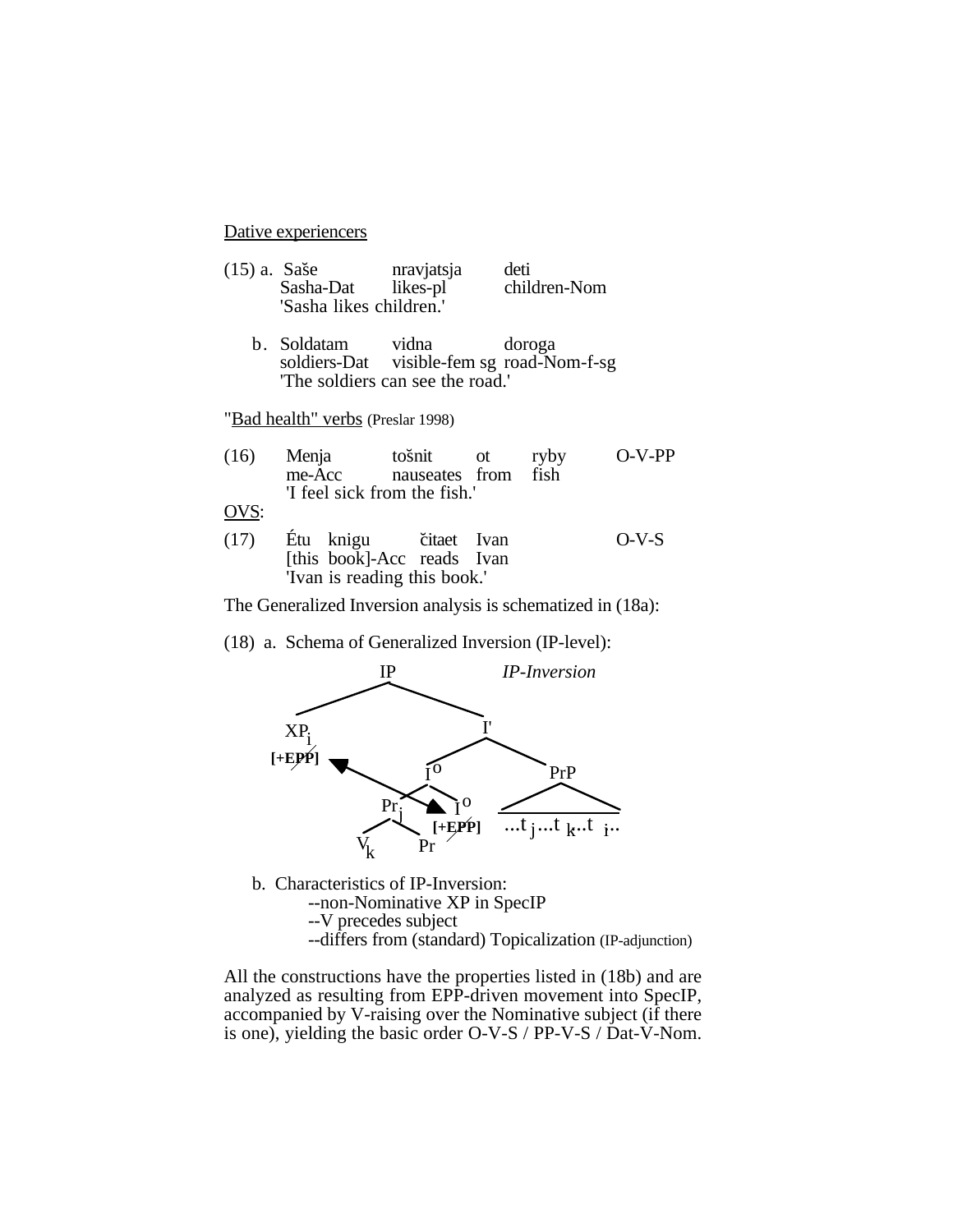The EPP account is supported by A-movement (subjecthood) tests, which reveal that all the constructions in question feed new binding relations and do not feed weak crossover violations (see Bailyn forthcoming a for more evidence.)

We can exemplify the lack of changes in binding relations using Principles A and C of the Binding Theory. In the examples (19-23), the (b) sentences all allow binding the inverted constituent to bind an anaphor it did not c-command before the movement. (The effect is reporoduced in (19b) by use of the English passive, a typical A-movement process).

- i. OVS (Japanese examples from Saito 2001)
- (19) a.  $*$ [ Otagai-no<sub>i</sub> sensei-ga] karera-o<sub>i</sub> hihansita each other's teachers-Nom they-Acc criticized teachers-Nom they-Acc \*'Each other'si teachers criticized themi.'
	- b. ?Karera-o<sub>i</sub> [otagai-no<sub>i</sub> sensei]-ga t hihansita<br>thev-Acc each other's teacher-Nom criticized teacher-Nom criticized 'Theyi were criticized by each other'si teachers.'
- ii. dative experiencers
- (20) a. ???Svoja<sub>i</sub> rabota nravitsja Maše<sub>i</sub><br>
[self's work]-Nom pleases Masha-Dat work]-Nom 'Masha likes her work.'
	- b. Maše<sub>i</sub> nravitsja svoja<sub>i</sub> rabota<br>Masha-Dat pleases [self's work] [self's work]-Nom 'Masha likes her work.'
- iii. possessive-PP inversion
- (21) a. ???[Svoj<sub>i</sub> dom] byl u Petrovyx<sub>i</sub> [self's house]-Nom was at the Petrov at the Petrovs 'The Petrovs had their own house.'
	- b. U Petrovyx<sub>i</sub> byl [svoj<sub>i</sub> dom]<br>at the Petrovs was [self's house was [self's house]-Nom 'The Petrovs had their own house.'
- iv. adversity impersonals (22a-b from Lavine & Freidin (2001))
- (22) a. \*Puljami prinadlezaščimi drug drugu<br>bullets-INSTR belonging each other-DAT bullets-INSTR belonging ranilo milicionerov wounded the police-ACC

'Bullets belonging to each other wounded the policemen.'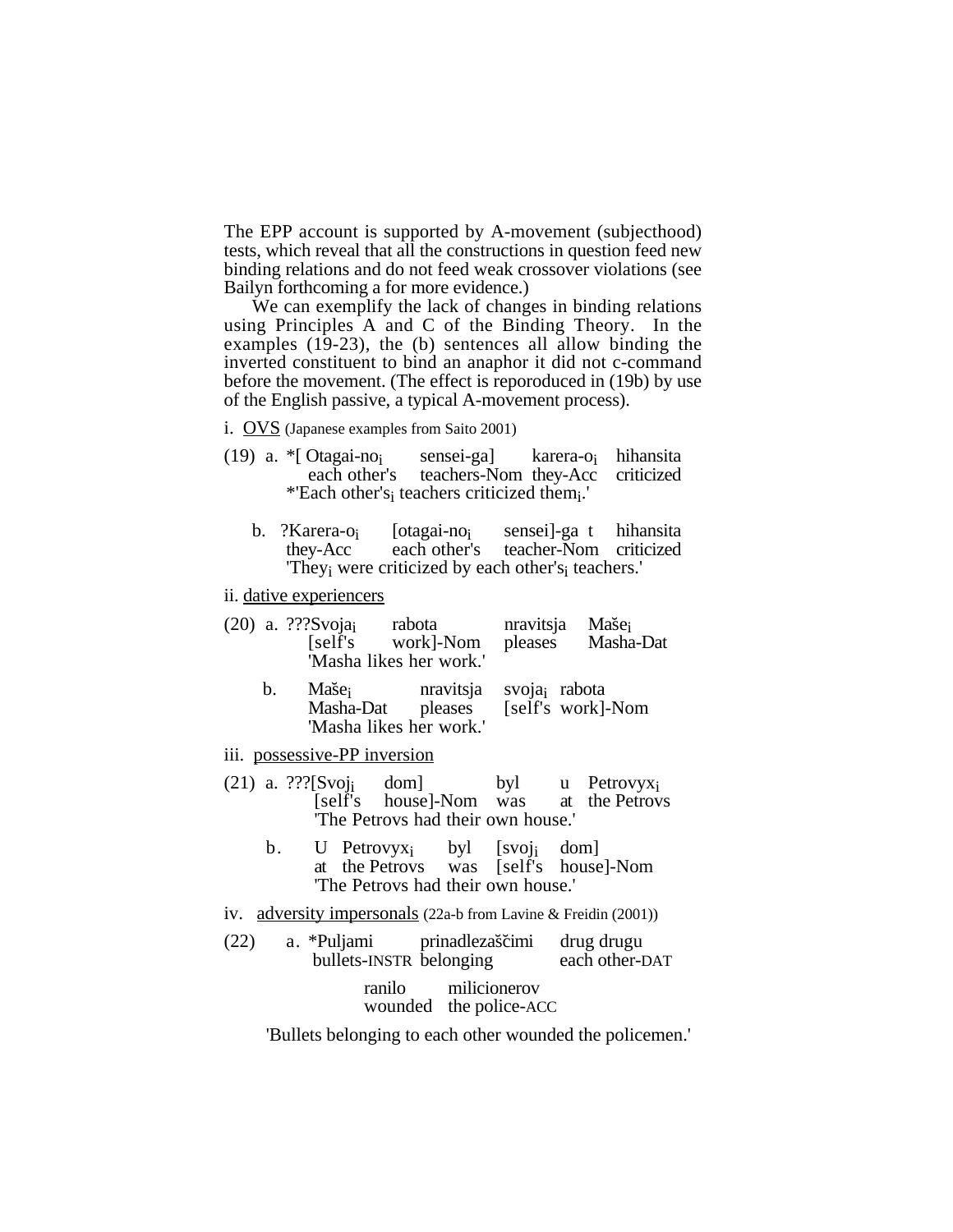| $h_{\cdot}$ | Milicionerov<br>policemen-ACC | ranilo     | pujlami<br>wounded bullets-INSTR |
|-------------|-------------------------------|------------|----------------------------------|
|             | prinadlezaščimi<br>belonging  | drug drugu | each other-DAT                   |

'The police were wounded by bullets belonging to each other.'

Similarly, in (23-27), the inverted constituent binds an Rexpression it did not previously c-command, triggering a Principle C violation. Both results are only possible, on LFbinding accounts, if the fronted constituent does not reconstruct -- this has often been used as a typical A-movement diagnostic, hence the English passives have the same effect.

i. OVS

|               | new | (23) a. [Novye znakomye Ivana <sub>i</sub> ]    | friends of Ivan |                                                                                                                   |  |
|---------------|-----|-------------------------------------------------|-----------------|-------------------------------------------------------------------------------------------------------------------|--|
|               |     |                                                 |                 | predstavili ego <sub>i</sub> predsedatelju.<br>introduced him-Acc chairman-Dat<br>ego <sub>i</sub> predsedatelju. |  |
|               |     |                                                 |                 | 'Ivan's <sub>i</sub> new friends introduced him <sub>i</sub> to the Chairman.'                                    |  |
| $\mathbf b$ . |     | *Ego <sub>i</sub> predstavili<br>him introduced | [novye]<br>new  | znakomye Ivana <sub>i</sub> ]<br>friends of Ivan                                                                  |  |
|               |     |                                                 |                 |                                                                                                                   |  |

predsedatelju chairman-Dat

\*'Hei was introduced to the chairman by Ivan'si new friends'

- (24) a. [Sluxi ob Ivane<sub>i</sub>] volnujut ego<sub>i</sub>.<br>rumors-Nom about Ivan worry him-Acc rumors-Nom about Ivan 'Rumors about Ivan<sub>i</sub> worry him<sub>i</sub>.'
	- b. \*Ego<sub>i</sub> volnujut [sluxi ob Ivane<sub>i</sub>]<br>him-Acc worry rumors-Nom about Ivan rumors-Nom about Ivan \*'Hei is worried by the rumors about Ivani.'
	- c. [Ego<sub>i</sub> znakomyx] volnujut [sluxi ob Ivane<sub>i</sub>] [his friends]-Acc worry rumors about Ivan 'His<sub>i</sub> friends are worried by the rumors about Ivan<sub>i</sub>.'
	- ii. Locative PP inversion
- (25) a. [Znakomye Ivana<sub>i</sub>] byli u nego<sub>i</sub> doma.<br>
friends of Ivan were at him at home at him 'Friends of Ivan'si were at hisi house.'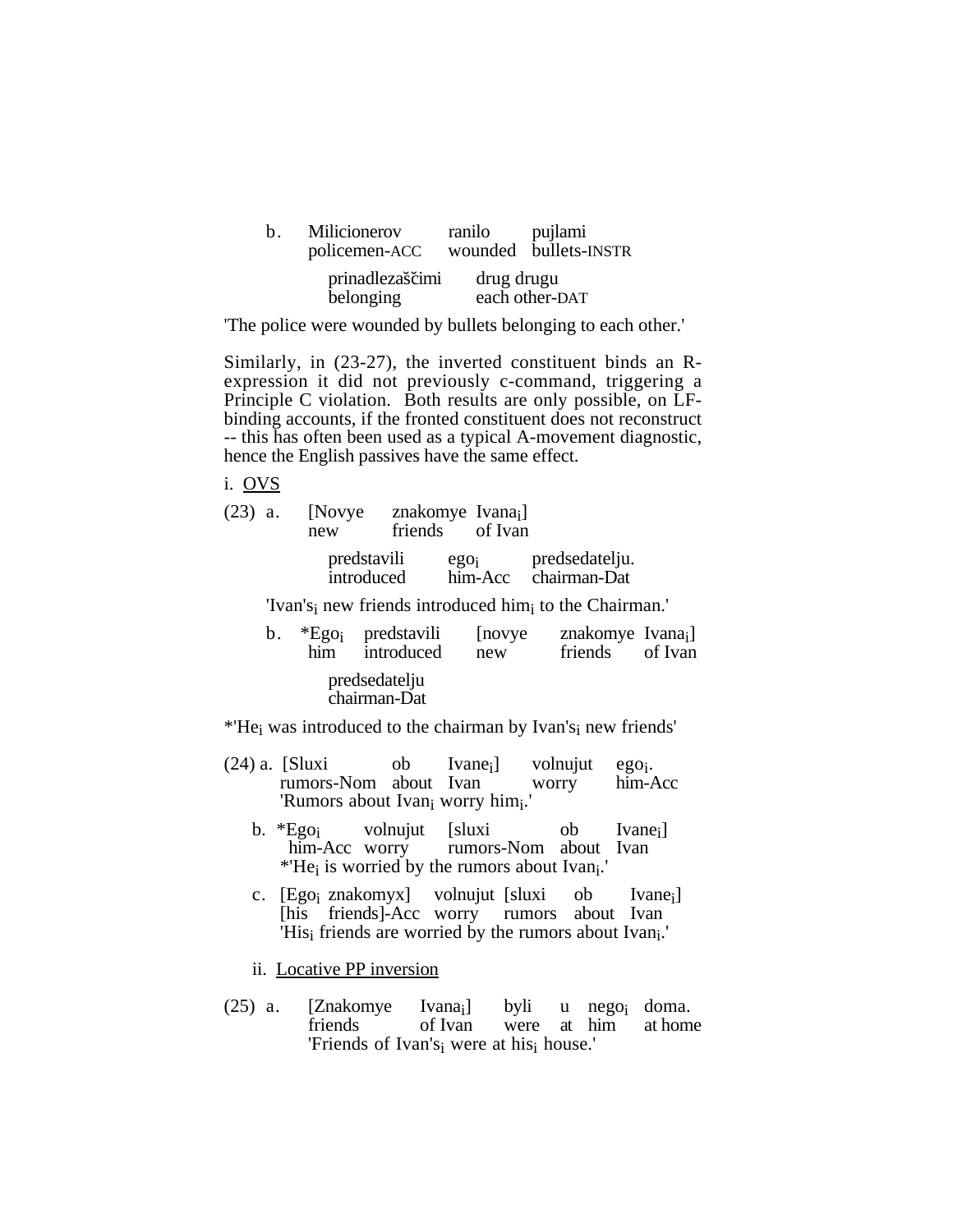b. \*U nego<sub>i</sub> doma byli [znakomye Ivana<sub>i</sub>].<br>at him at home were friends-Nom of Ivan were friends-Nom of Ivan 'At his<sub>i</sub> house were friends of Ivan's<sub>i</sub>.'

## iii. Possessive-PP inversion

- (26) a. ?[Igruški Ivana<sub>i</sub>] byli u nego<sub>i</sub>.<br>toys-Nom of Ivana were at him toys-Nom ?'Toys of Ivani hei had.'
	- b.  $*U$  nego<sub>i</sub> byli [igruški Ivana<sub>i</sub>].<br>at him were toys-Nom of Ivan were toys-Nom \*'Hei had toys of Ivan'si.'

#### iv. Dative experiencers

- (27) a. [Znakomye Ivana<sub>i</sub>] nravjatsja emu<sub>i</sub>.<br>
friends-Nom of Ivana like him-Dat friends-Nom of Ivana 'Friends of Ivan<sub>i</sub> please him<sub>i</sub>.' (cf \*'He likes friends of Ivan.')
	- b. \* Emu<sub>i</sub> nravjatsja [znakomye Ivana<sub>i</sub>].<br>he-Dat like-pl friends-Nom of Ivan friends-Nom of Ivan \*'Hei is liked by friends of Ivani.'

Further, EPP-movement (Inversion) does not cause weak crossover violations, as shown in (28-31).

- (28) a. \*Ee<sub>i</sub> sobaka ljubit každuju devočku<sub>i</sub>. [her dog]-NOM loves [every girl]-ACC 'Her<sub>i</sub> dog loves every girl<sub>i</sub>.'
	- b. [Každuju devočku]<sub>k</sub> ljubit ee sobaka t<sub>k</sub>.<br>[every girl]<sub>i</sub>-ACC loves [her<sub>i</sub> dog]-NOM  $[$  every girl] $_i$ -ACC 'Every girl is loved by her dog.'

ii. locative inversion

- (29) a. \*[Ee uborščica] vošla [v každuju komnatu]. its cleaning lady entered into every room 'Its cleaning lady entered every room.'
	- b. V každuju komnatu vošla [ee uborščica]. into every room entered its cleaning lady 'Into every room entered its cleaning lady.'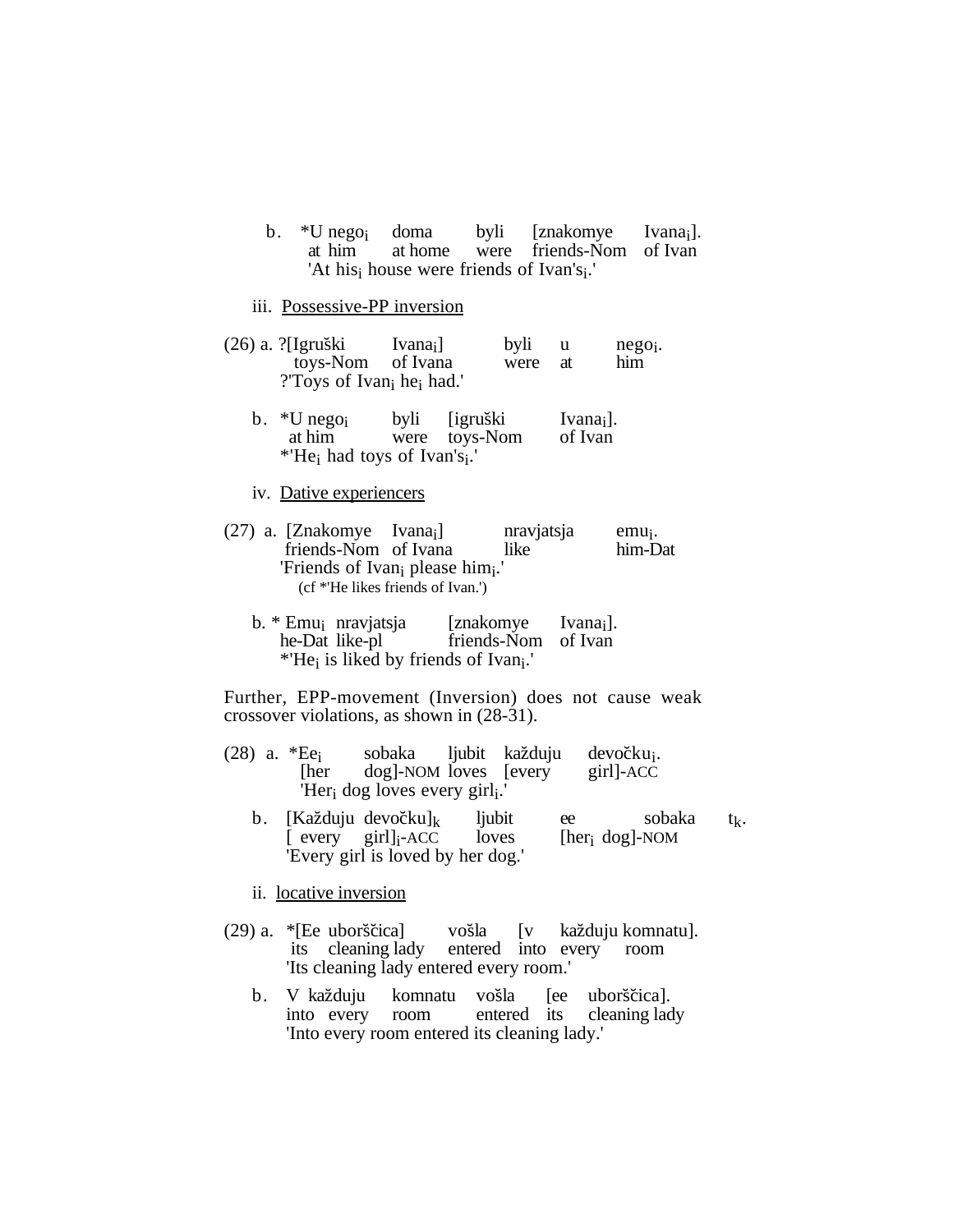iii. possessive-PP inversion

|  |                                     |  |  | $(30)$ a. *[Ee <sub>i</sub> sobaka] byla na rukax u [každoj devočki] |
|--|-------------------------------------|--|--|----------------------------------------------------------------------|
|  | its dog was on arms at every girl   |  |  |                                                                      |
|  | 'Her dog was in every girl's arms.' |  |  |                                                                      |

- b. ?U [každoj devočki]<sub>i</sub> byla na rukax at every girl was in arms was in
	- [ee<sub>i</sub> sobaka]<br>her dog-NOI dog-NOM

'Every girl had her dog in her arms.'

- iv. dative experiencers
- (31) a. ??[Ee sobaka] nužna [každoj devočke] $\text{i}$  her dog-NOM needs every girl-DAT dog-NOM needs every 'Heri dog is needed by every girli.'
	- b. [Každoj devočke]<sub>i</sub> nužna [ee sobaka]<br>every girl-DAT needs her dog-NOI dog-NOM 'Every girli needs heri dog.'

Two more things need to be said about Russian IP-Inversion, summarized in (32):

- (32) a. The EPP is triggered by a strong [D] feature
	- b. Russian IP-inversion is accompanied by V-movement to check a T feature

First, I assume, following Collins 1997, Miyagawa 2001 and Lavine & Freidin 2001 that the relevant triggering feature is a strong nominal  $([-D])$  feature on the head of IP, that the EPP is independent of other checking relations (as shown by Lasnik 2001, and Lavine & Freidin 2001).6 Second, the inversion in Russian is always accompanied by V raising to I, for which there are independent tests, and which I assume to be triggered by a finiteness feature, satisfied either by the raised verb (in

<sup>&</sup>lt;sup>6</sup>The Franks/Yadroff (2001) approach to functional prepositions and binding allows the PP to be attracted by this strong D feature as well and serve as binders.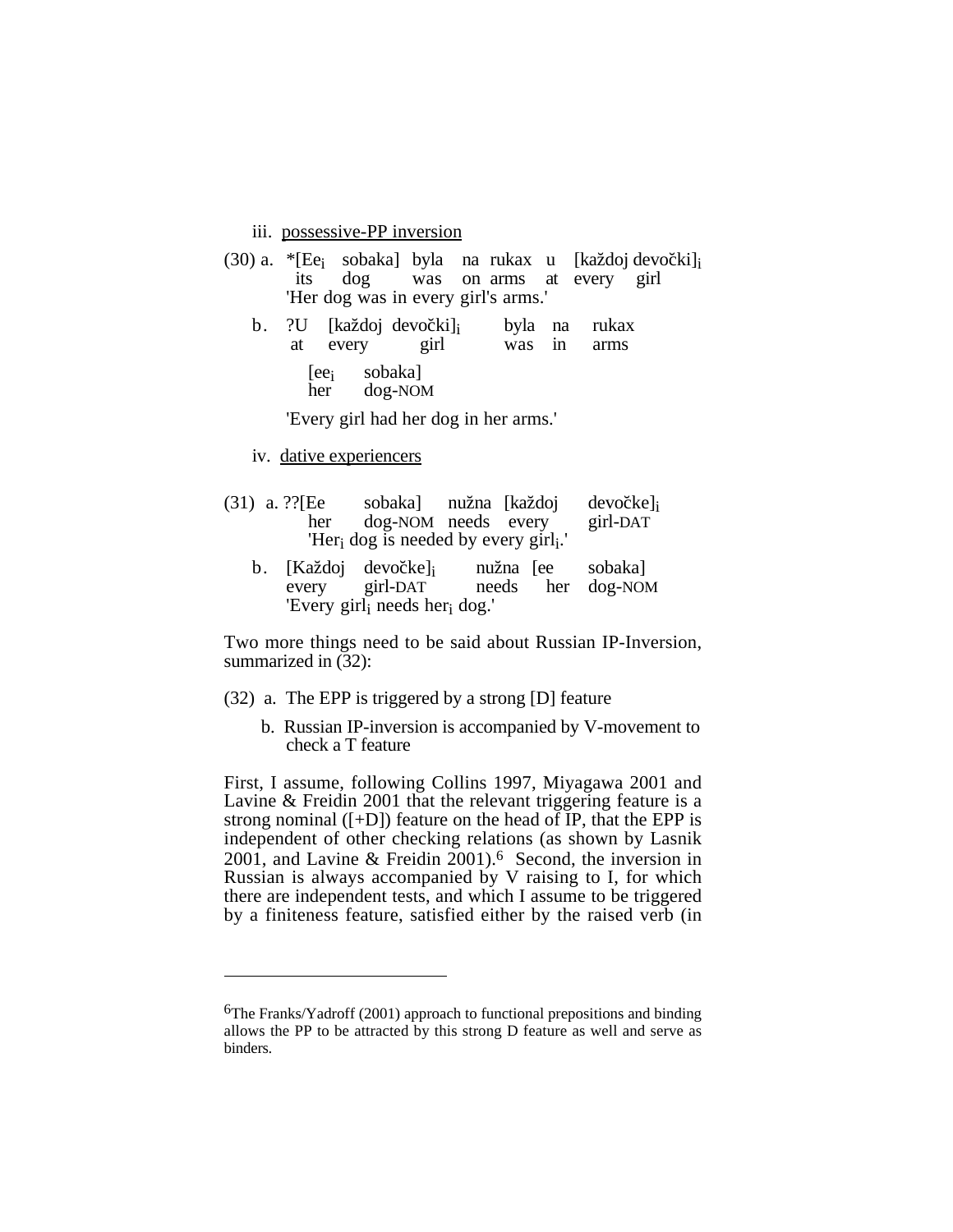Inversion) or by the raised Nominative subject (in SVO) - following Pesetsky & Torrego (2001).7

#### **4. The Syntax of Long-Distance Scrambling**

Long-distance scrambling has A'-properties in a range of languages, as we saw in (3-8) for Russian. Examples from Saito 2001 are given in (33).

- (33) Japanese (from Saito 2001)
	- a. \* Otagai-no sensei-ga karera-oi hihansita. teacher-Nom they-Acc \*'Each otheri's teachers criticized themi'
	- b. ?[Karera-o<sub>i</sub> [[otagai-no sensei]-ga t<sub>i</sub> hihansita]].<br>they-Acc each other's teacher-Nom criticized each other's teacher-Nom 'Theyi were criticized by each other'si teachers.'
	- c. \*Karera-o<sub>i</sub> [[otagai-no sensei]-ga [cp[ip Tanaka-ga t<sub>i</sub>. they-Acc each other's teachers Tanaka-Nom each other's teachers

| hihansita] to 1 |      | itta ]] (koto) |
|-----------------|------|----------------|
| criticized that | said | fact           |

'Them, each other's teachers said that Tanaka criticized.'

The common view on the motivation for this kind of scrambling is that it is (always) discourse-related (Junghanns & Zybatow 1997, Zubizarreta 1998), and therefore semantically vacuous only with respect to Binding effects, whereas it is directly relevant for discourse interpretation. Discourse effects arguably also constitute an interpretive interface, as claimed in

<sup>&</sup>lt;sup>7</sup>The fact that V-raising appears not to occur in standard SVO transitives, demonstrated in Bailyn (1995), is highly reminiscent of the English I-->C effect in questions, which is central to the Pesetsky & Torrego approach. Apparently, on the IP domain, Russian has a similar distribution: Vmovement unless the local Spec is filled with a Nominative element.

The verb raising provides the domain extension required for inversion not to be an economy violation (see also Kitahara 1997), and although that is not its motivation, it does explain why Generalized Inversion is unavailable for English  $-$  where V-raising to I is barred for independent reasons. In Bailyn forthcoming a I extend the analogy to show a typology of languages that is quite promising.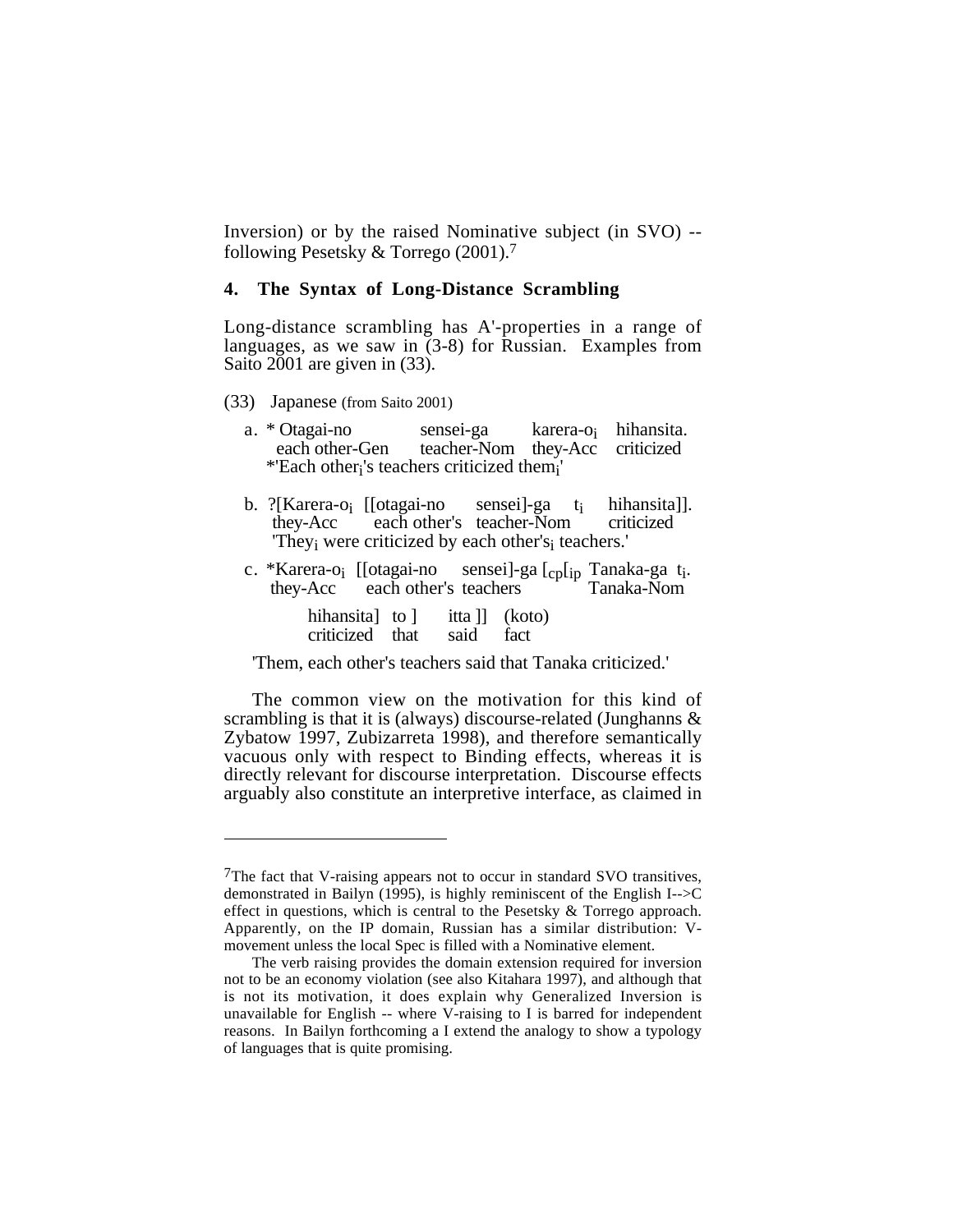Bailyn 1995. Similar conclusions were reached in Jackendoff (1973), Rochemont (1986), Vallduví (1992), Lambrecht (1994), Zubizarreta (1998), Erteschik-Shir (1997) and a host of functional and Prague school approaches all proposing an independent level or interface for expression of Topic/Comment relations and their disambiguation.

Syntactically, it is well known that different kinds of Focus are related to movement in various languages (Kiss 1998); longdistance scrambling is thus claimed to serve a similar function - unambiguously associating the moved element with a particular part of the Theme-Rheme division. This can be formalized in various ways, including the tree-splitting approach of Partee (1991) and Diesing (1991), the P(rosodic)-movement approach of Zubizarreta (1998) or the Focus movement approach of Miyagawa (1997) and so on. That it is movement is clear from the constraints observed, which are parallel to WH-movement, hence its usual description as A'-movement.

Let us assume a syntactic version of these approaches - namely that Russian long-distance scrambling is indeed discourse-driven, and the constituent in question is attracted by a high discourse-related Operator type feature, as is argued for in Kitahara (1997) and Kawamura (2001) for Japanese.

We have reached a point where the two kinds of scrambling are associated with distinct syntactic motivations (the EPP vs. some kind of Operator movement) and different attracting heads (a D-feature of I in the former case and an Operator-like feature of a high functional category or categories in the latter case). If we now bring in the third idea -- a derivational approach to binding and interpretation, we can eliminate reference to A or A' movement and remove the need for reconstruction.

## **4. The Derivational Approach**

Saito (2001), Kitahara (1997, 2002) and Epstein et al (1998), propose that interpretations are built up derivationally. This involves certain assumptions, stated in (34):

(34) Some assumptions under the derivational approach:

- i. Assume Copy Theory of Movement
- ii. Assume XP arguments have (at least) these features:

[P] (PF-relevant)

[D], [OP] (LF-relevant)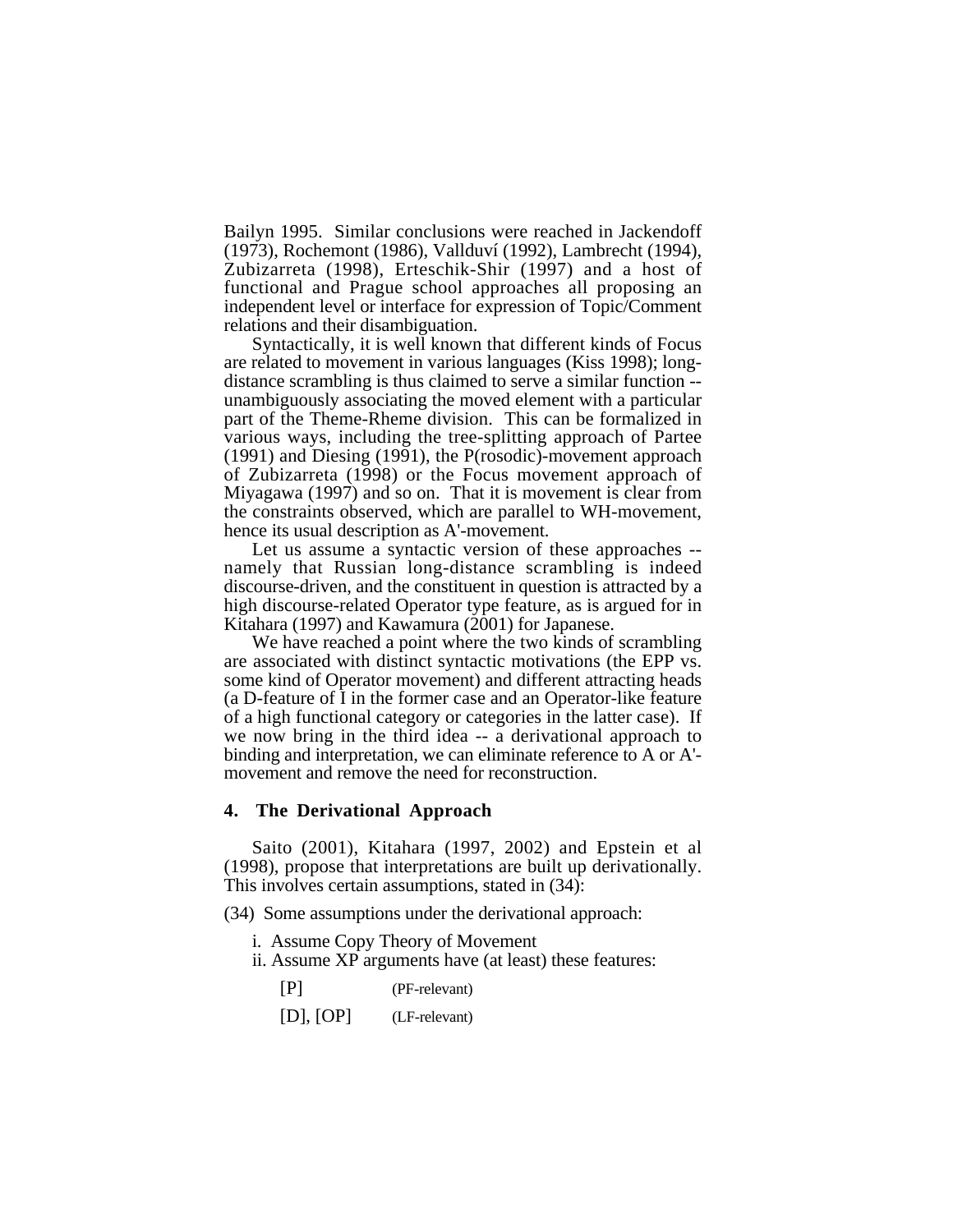- iii. Assume WH-movement and Long-Distance Scrambling are driven by [OP] feature
- iv. Assume Inversion (A-scrambling) is driven by D-feature

Suppose, further, that we invoke a strong version of Move F (Chomsky 1995, ch.4), whereby what moves is a feature [F] that must be associated with a higher uninterpretable version of F, and other material is carried along *only if needed for convergence*. Originally 'other material' was thought of as only referring to phonetic material. Saito (2001) suggests extending the 'move only what is needed approach' to the feature bundle itself. This is the core of the the "feature splitting" approach, although in Saito 2001 it is better termed 'feature retention':

(35) Derivational approach to Scrambling and Binding (Saito 2001)

Let us assume that deletion applies to the features P, O and D so that each of them is retained only at one position. The P-feature must be retained at the head of the chain. For the rest, suppose further that deletion is constrained by selection ..., and that a feature can only appear in a position where it is selected. (Saito 2001: 11)

Thus in WH-movement, the Q feature must always move, and the PF features must also move in English, driven by whatever strength of the C head forces overt movement, but the D feature need not, and therefore, by Economy, does not move. Thus the referential portion of the relevant lexical item is interpreted in the lower position, deriving immediately the reconstruction effect for WH-movement with respect to binding. Notice that this entails an "anywhere" interpretation of Binding Principle A whereby Principle A is simply satisfied if the anaphor is bound by a ccommanding coindexed [D] feature anywhere in the derivation:

(36) *Derivational binding theory*:

(Grewendorf & Sabel 1998, Epstein et al 1998, Saito 2001, & others)

- Principle A: Satisfied if an anaphor is bound by a ccommanding coindexed [+D] antecedent *at any time in the derivation*
- Principle C: Violated if an R-expression is bound by a ccommanding [+D] antecedent *at any time in the derivation*

The final version I propose is summarized in (37):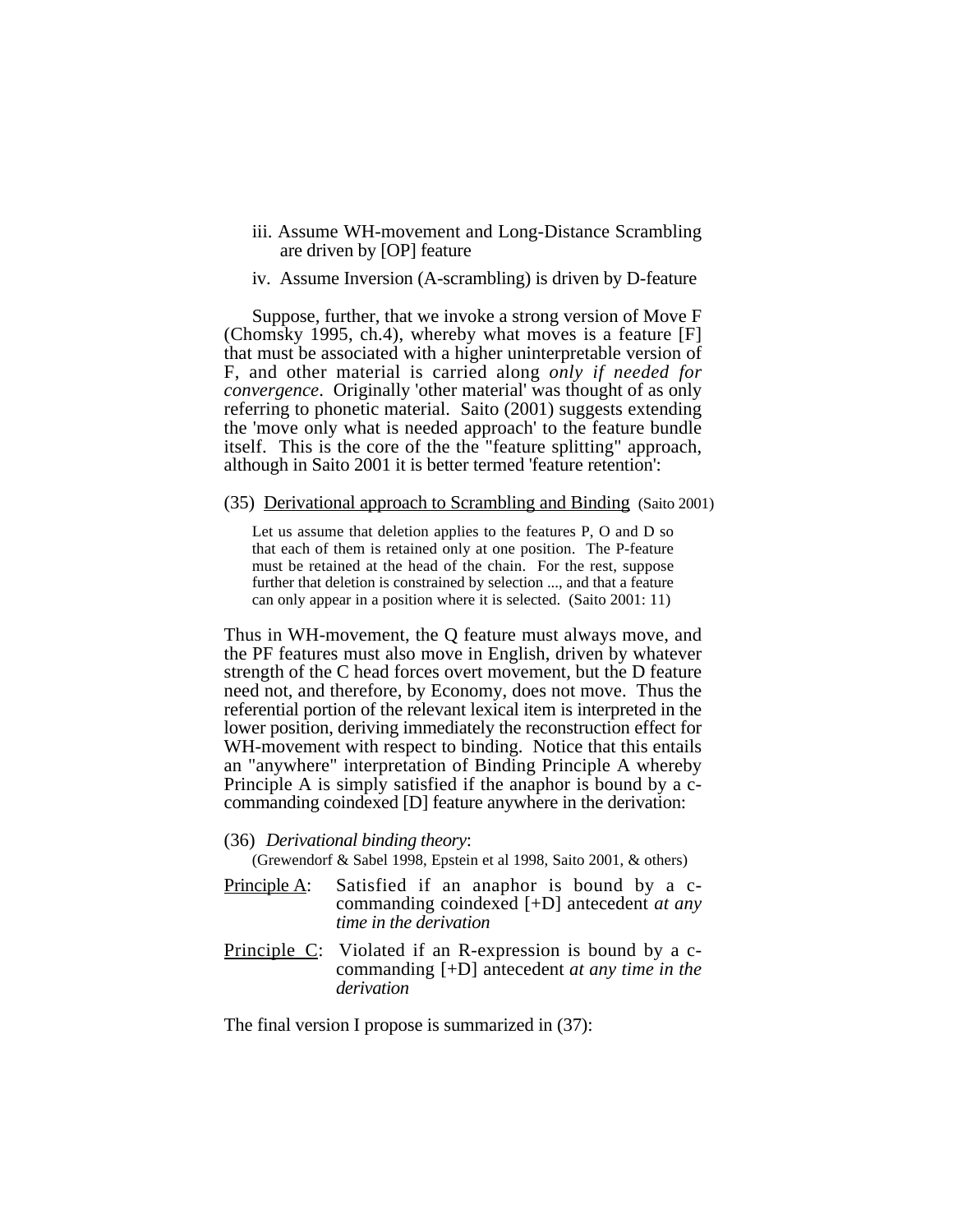(37) Derivational approach to Scrambling and Binding (final version)

*NPs are interpreted and enter into binding relations at any point in the derivation where their D features are active.*

Thus in a derivation where movement is triggered by a D feature, the interpretive component interprets the nominal at the highest point where the D feature is active. So EPP-driven movement can satisfy Principle A after movement, since the [D] feature raises (being the trigger for the EPP) whereas Operator type movement, such as WH-movement or discourse-driven movement does not feed new binding relations, since the D feature is not involved, and by Economy, therefore, does not raise. This also allows us to derive differences between reconstruction for scope, related to operator features, and binding, related to referential features, which can resolve a long standing tension between the reconstruction effects for these two distinct but supposedly LF properties. Examples are given in (38a), for an EPP case, and (38b) for a discourse-driven case.

- (38) Derivational schema of scrambling behavior: ([D] feature crucial for binding relations)
	- a. EPP-driven scrambling: (local, A)

 $\left[\prod_{IP} XP_{i} \right]_{, [P]} \left[\prod_{I'} \ldots t_{i} \right]_{, [P]} \ldots \quad \right]$ 

b. Discourse-driven Scrambling: (long, A')

 $\left[\begin{matrix} \text{I}_{\text{IP}}{\bf{X}}{\bf{P_i}} \end{matrix}\right]$   $\left[\begin{matrix} \text{I}_{\text{P}}{\bf{P_i}} \end{matrix}\right]$   $\left[\begin{matrix} \text{I}_{\text{P}}{\bf{P_i}} \end{matrix}\right]$  ...  $\left[\begin{matrix} \text{I}_{\text{P}}{\bf{P_i}} \end{matrix}\right]$ 

With respect to Principle C, we can maintain a derivational account there too, assuming that if an R-expression is bound by a c-commanding coreferent D-feature at the end of the derivation of the relevant phase it causes a violation. Thus EPP-movement can cause such a violation, as we have seen, but WH-movement or discourse-driven movement cannot, as observed. In the former case the D feature raises to check the EPP, whereas in the latter cases, the D feature is not involved and therefore never is in a c-commanding position in the derivation with respect to the R-expression, and thus never causes a violation.

If his is on the right track, we can eliminate the need for a poorly understood process of reconstruction, a welcome result (and necessary in a purely derivational theory), and we need not treat A and A'-movement (or positions) as primitives of the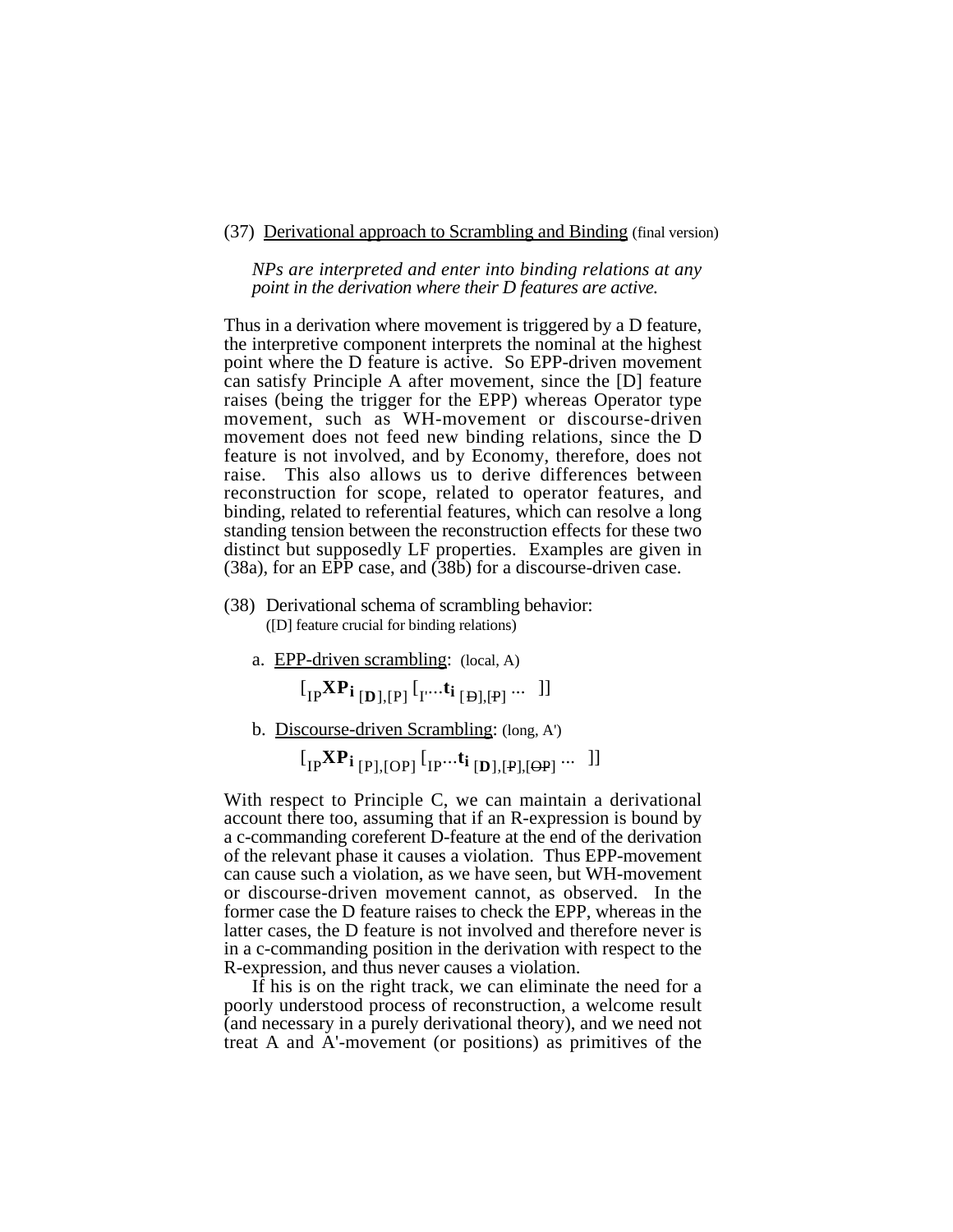computational system -- rather the effects that distinguish them fall out from feature splitting, the copy theory of movement and the derivational approach to interpretations. Thus the EPP and discourse-driven analyses of the two kinds of scrambling are independently support, as is the derivational approach in general.

#### **5. Conclusions**

Conclusion to be drawn from this article are as follows: First, the Extended Projection Principle is a (universal) primitive requiring overtness in the IP zone. Inversion is movement to satisfy the EPP and A-scrambling is non-canonical satisfaction of the EPP. Second,*the EPP is not a requirement about subjects*. The apparent requirement that it be met by (Nominative) subjects in English is a side effect of the interaction of deeper principles. Third, the [D] feature of the EPP accounts for the A-properties of Inversion, by providing the interpreted position in the chain, from which binding occurs. Fourth, A'-scrambling is discourse-driven and heerfore does not invove the movement of D features at all. Therefore reconstruction properties of A' scrambling fall out from the derivational approach: the D feature relevant for binding is inactive at the high adjunction site of A' scrambling because it is not active there.

#### **References**

Babby, Leonard H. (forthcoming) *Affix-driven syntax* Oxford.

- Babyonyshev, Maria. 1996. *Structural conventions in syntax and processing:* Ph.D. Dissertation, MIT.
- Bailyn, John Frederick. 1995. *A configurational approach to Russian 'free' word order*. Ph.D. Dissertation, Cornell.
- Bailyn, John Frederick. 2001a. On Scrambling: A reply to Boškovic & Takahashi. *Linguistic Inquiry* 32(4): 635-658.
- Bailyn, John Frederick. 2001b. Inversion, dislocation and optionality in Russian. In Uwe Junghanns & Gerhilde Zybatow (eds) *Formale slavistik 3* University of Leipzig.
- Bailyn, John Frederick. Forthcoming a. Generalized inversion. *Natural Language and Linguistic Theory.*
- Bailyn, John Frederick. Forthcoming b. Does Russian scrambling exist? In *Word Order and Scrambling*, ed. Simin Karimi. Oxford: Blackwell.
- Belleti, Adriana & Luigi Rizzi. 1988. Psych-verbs and theta-theory. *Natural Language and Linguistic Theory*: 291-352.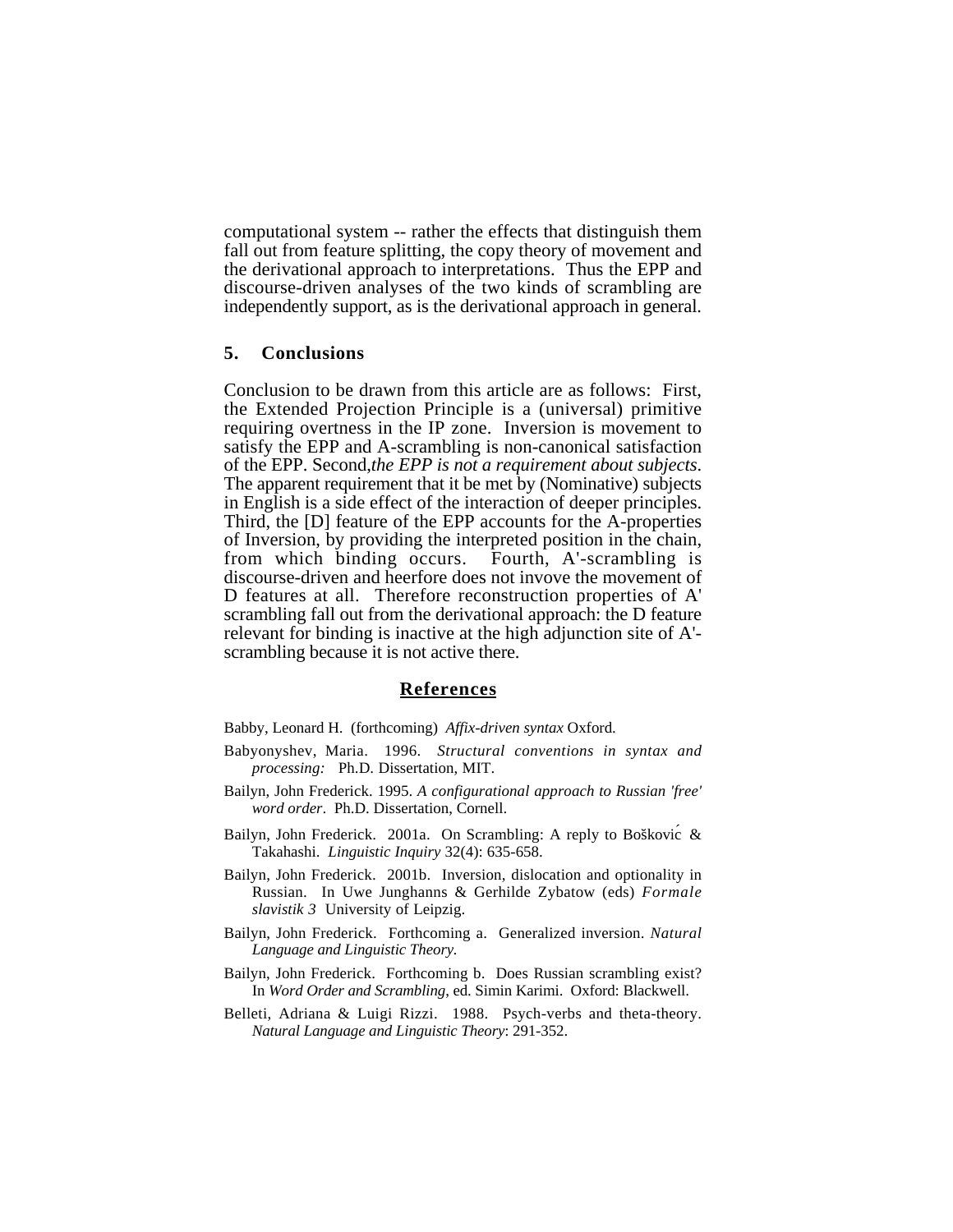- Boškovic, Željko & Daiko Takahashi. 1998. Scrambling and Last Resort. *Linguistic Inquiry* 29: 347-366.
- Chomsky, Noam. 1995. *The Minimalist program*. Cambridge, MA: MIT Press.
- Collins, Chris. 1997. *Local economy*. Cambridge, MA: MIT Press.
- Diesing, Molly. 1991. *Indefinites*. Cambridge, MA: MIT Press.
- Epstein, Samuel D. (et al) 1998. *A derivational approach to syntactic relations*. Oxford: Oxford University Press.
- Erteschik-Shir, Nomi. 1997. *The dynamics of focus structure*. Cambridge: Cambridge University Press.
- Franks, Steven and Michael Yadroff. 2002. The origin of prepositions. In *Current Issues in Formal Slavic Linguistics*, eds. Uwe Junghanns, Luka Szucsich and Gerhilde Zybatow. Frankfurt/Main: Peter Lang.
- Grewendorf, Gunter. & Joachim Sabel 1999. Scrambling in German and Japanese: Adjunction versus multiple specifiers. *Natural Language and Linguistic Theory* 17: 1-65.
- Huang, James. 1993. Reconstruction and the VP internal subject hypothesis. *Linguistic Inquiry* 24: 103-138.
- Jackendoff, Ray. 1973. *Semantic interpretation in generative grammar*. Cambridge, MA: MIT Press.
- Junghanns, Uwe and Gerhilde Zybatow. 1997. Syntax and Information Structure of Russian Clauses. In *FASL 4*, pp. 289-319*.* Ann Arbor MI: Michigan Slavic Publications.
- Kawamura, Tomoko. 2001. A feature-checking analysis of Japanese Scrambling. MA Thesis, Kanzan University.
- Kidwai, A. 2000. *XP-adjunction in universal grammar: Scrambling and Binding in Hindi-Urdu*. Oxford: Oxford University Press.
- É. Kiss, Katalin. 1998. Identificational Focus vs. Information Focus. *Language* 74: 2, 245-273.
- Kitahara, Hisatsugu. 1997. *Elementary Operations and Optimal Derivations*. Cambridge, MA: MIT Press.
- Kitahara, Hisatsugu. 2002. Scrambling, case, and interpretability. In *Derication and Explanation in the Minimalist Program*, ed. Samuel David Epstein and T. Daniel Seely, 167-183. Oxford: Blackwell Publishers.
- Lambrecht, Knut. 1994. *Information structure and sentence form.* Cambridge, England: Cambridge University Press.
- Lasnik, Howard. 2001. A note on the EPP. *Linguistic Inquiry* 32, 356-62.
- Lavine, James & Robert Freidin. 2001. The subject of defective tense in Russian. *Journal of Slavic Linguistics*, 9: 1-2, 253-290.